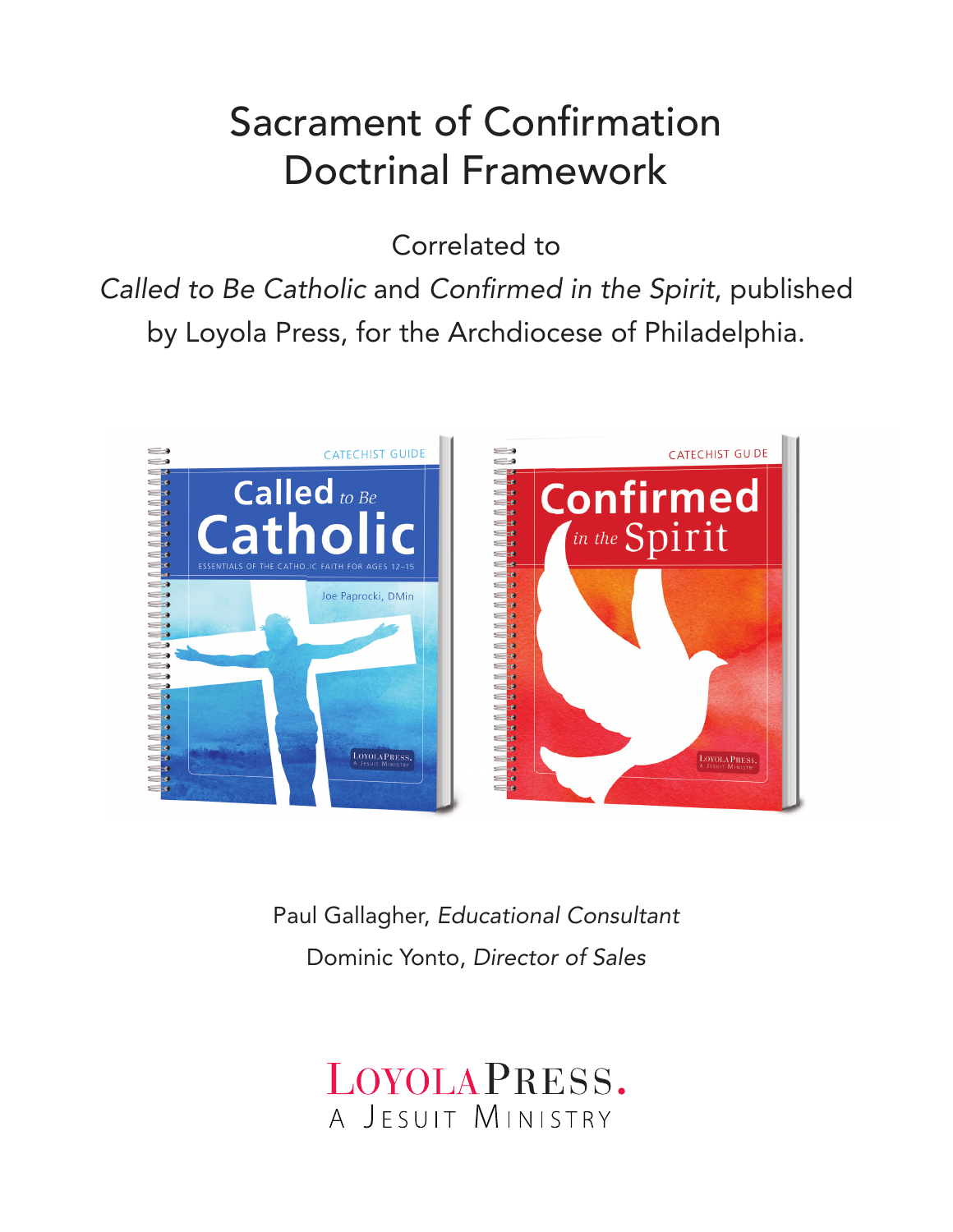## LOYOLAPRESS.

### SACRAMENT OF CONFIRMATION: DOCTRINAL FRAMEWORK Archdiocese of Philadelphia

|    |                                                                                       | Year 1<br><b>Called to Be Catholic</b>                     | Year 2<br><b>Confirmed in the</b><br><b>Spirit</b> |  |
|----|---------------------------------------------------------------------------------------|------------------------------------------------------------|----------------------------------------------------|--|
|    | Trinity: Central mystery of the faith (CCC, no. 234)                                  | pg. 11-14, 16, 100,<br>102                                 | pg. 2, 27-29, 35, 118                              |  |
|    | A. One God in Three Divine Person: Father, Son and Holy<br>Spirit (CCC. Nos. 238-240) | pg. 11-14                                                  | pg. 27-29                                          |  |
| В. | First Person of the Trinity: God, the Father (CCC., 199-<br>227)                      | pg. 12, 13, 16, 43, 79,<br>85, 96, 100                     | pg. 27                                             |  |
|    | 1. Humankind's desire for God (CCC, nos. 27-30)                                       | pg. 14                                                     | pg. 40                                             |  |
|    | 2. God's loving plan for salvation (CCC, nos. 51-64)                                  | pg. 20-23                                                  | pg. 3-4, 27                                        |  |
| C. | Second Person of the Trinity: God the Son (CCC, nos.<br>430-455)                      | pg. 12, 20-23                                              | pg. 2-4, 6, 11, 15, 19,<br>27-29                   |  |
|    | 1. Jesus means God saves (CCC, no. 430)                                               |                                                            | pg. 27-29                                          |  |
|    | 2. Jesus's relationship with the Father (CCC, nos. 583,<br>2779-2785)                 | pg. 11-12                                                  | pg. 27-29                                          |  |
|    | 3. The New Law: Fulfillment of the Old Testament (CCC,<br>nos. 1965-1972)             | pg. 6, 81                                                  | pg. 28, 87                                         |  |
|    | 4. Paschal Mystery (CCC, nos. 1084-1090; 1113-1130)                                   | pg. 38, 40, 46, 101                                        | pg. 63, 117                                        |  |
|    | 5. Call to Discipleship (CCC, nos. 425-429)                                           | pg. 58-71                                                  | pg. 2, 13-25, 75-76,<br>86-87                      |  |
|    | a. Beatitudes (CCC, nos. 1716-1724)                                                   | pg. 3, 6, 59, 64, 82, 99                                   | pg. 38, 45-48, 98, 115                             |  |
|    | b. Works of Mercy (CCC, nos. 2443-2449)                                               | pg. 66-68, 70, 72, 82,<br>88                               | pg. 42, 47, 98, 104                                |  |
|    | c. Great Commission (CCC, no. 2)                                                      | pg. 22                                                     | pg. 29, 30-31                                      |  |
|    | d. Promise of the Holy Spirit (CCC, no. 1287)                                         | pg. 22                                                     | pg. 2, 4                                           |  |
|    | D. Third Person of the Holy Trinity, the Holy Spirit (CCC,<br>nos. 687-741)           | pg. 10, 12-13, 16, 22,<br>44, 45, 81, 84, 100,<br>101, 102 | pg. 2, 4, 6-8, 11, 50,<br>64                       |  |
|    | 1. Consubstantial with the Father and Son (CCC, no.<br>689)                           | pg. 91                                                     | pg. 107                                            |  |
|    | 2. Name {CCC, no. 691)- Holy Spirit                                                   | pg. 11-12                                                  | pg. 2-4                                            |  |
|    | 3. Titles (CCC, nos. 692-693)                                                         |                                                            | pg. 2-3                                            |  |
|    | 4. Symbols of the Holy Spirit (CCC, nos. 694-701)                                     | pg. 13                                                     | pg. 6-7                                            |  |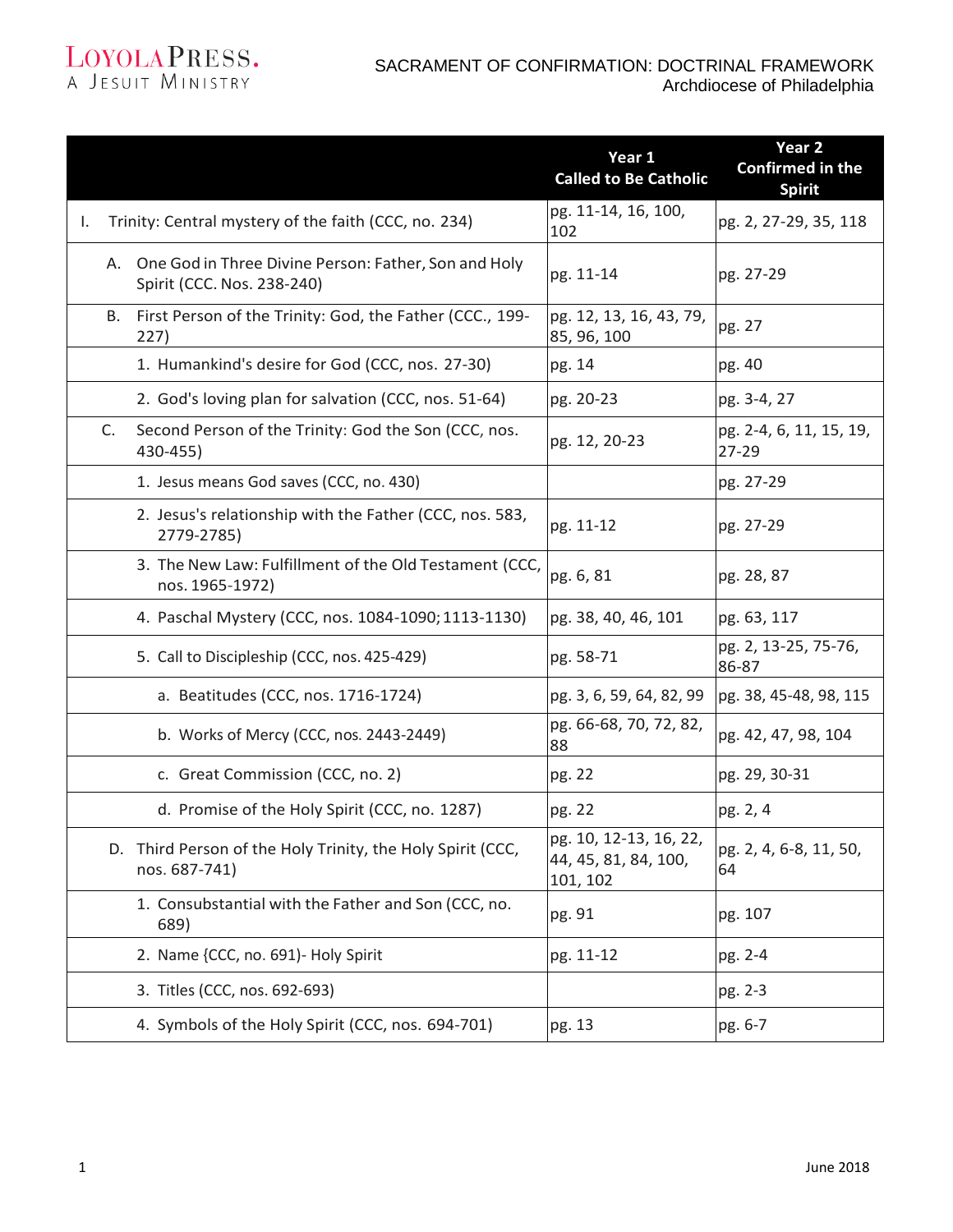## LOYOLAPRESS.

### SACRAMENT OF CONFIRMATION: DOCTRINAL FRAMEWORK Archdiocese of Philadelphia

|    |                                                                                                                                                | Year 1<br><b>Called to Be Catholic</b>                      | Year 2<br><b>Confirmed in the</b><br><b>Spirit</b>                              |  |
|----|------------------------------------------------------------------------------------------------------------------------------------------------|-------------------------------------------------------------|---------------------------------------------------------------------------------|--|
|    | II. The Church: (CCC, nos. 1748-                                                                                                               | pg. 22, 32, 99, 100,<br>101, 102                            | pg. 4, 7-9, 17-18, 21,<br>23, 29-32, 42, 57, 62,<br>69, 76, 87, 101-102,<br>115 |  |
|    | A. Established by Jesus Christ (CCC, no. 748)                                                                                                  | pg. 22                                                      | pg. 15                                                                          |  |
|    | B. Descent of the Holy Spirit (CCC, no. 1287)<br>1. Feast of Pentecost<br>2. Birth of Church                                                   | pg. 37, 45, 101                                             | pg. 3, 7, 15, 64, 75, 90                                                        |  |
|    | C. Body of Christ (CCC, nos. 787-796)                                                                                                          | pg. 26                                                      | pg. 4                                                                           |  |
|    | D. Temples of the Holy Spirit (CCC, nos. 797-801)                                                                                              |                                                             | pg. 9                                                                           |  |
| Е. | Marks of the Church (CCC, nos. 811-855)                                                                                                        | pg. 26-29                                                   | pg. 30-31, 35                                                                   |  |
| F. | Apostles Creed (CCC, Part I, Profession of Faith, Credo)                                                                                       | pg. 91                                                      | pg. 107                                                                         |  |
|    | G. Communion of Saints (CCC, nos. 946-959)                                                                                                     | pg. 29-30                                                   | pg. 32, 35, 36                                                                  |  |
|    | 1. Three States: Church on earth or militant, Church<br>being purified or suffering, and Church in heaven or<br>triumphant. (CCC, no. 954)     |                                                             | pg. 32                                                                          |  |
|    | H. Seven Sacraments of the Church (CCC, no. 1210-1211)                                                                                         | pg. 35-36, 42-47, 50-<br>55,86                              | pg. 14, 16-18, 21-23,<br>34, 87, 95, 102, 117                                   |  |
| I. | Grace: Participation in the Trinitarian life (CCC, nos.<br>987-2005)                                                                           | pg. 13                                                      | pg. 3, 18, 22, 35, 42,<br>87, 95, 116                                           |  |
| J. | Sin: Definition (CCC, nos. 1854-1869)                                                                                                          | pg. 18-22, 24, 26, 34,<br>51, 61-63, 64, 83, 86,<br>100-102 | pg. 35, 66, 71, 87                                                              |  |
|    | K. Sacraments of Initiation: Baptism, Confirmation, Eucharist $\vert$ pg. 35, 40, 42, 48, 86, $\vert$ pg. 14, 16-18, 21-23,<br>(CCC, no. 1212) | 101                                                         | 34, 87, 95, 102                                                                 |  |
| L. | Virtues<br>1. Theological: Faith, Hope and Charity (CCC, nos. 1812-<br>1829)                                                                   | pg. 60-61, 62, 63, 64,<br>84, 99, 102                       | pg. 51                                                                          |  |
|    | 2. Cardinal: Justice, Prudence, Fortitude and<br>Temperance (CCC, nos. 11804-1811)                                                             | pg. 60-61, 62, 63, 64,<br>84, 99, 102                       | pg. 52                                                                          |  |
|    | M. Four Last Things: Death, Judgement, Heaven, Hell (CCC,<br>nos. 1020-1050)                                                                   | pg. 20                                                      | pg. 32                                                                          |  |
|    | N. Precepts of the Church (CCC, nos. 2041-2043)                                                                                                | pg. 83                                                      | pg. 99                                                                          |  |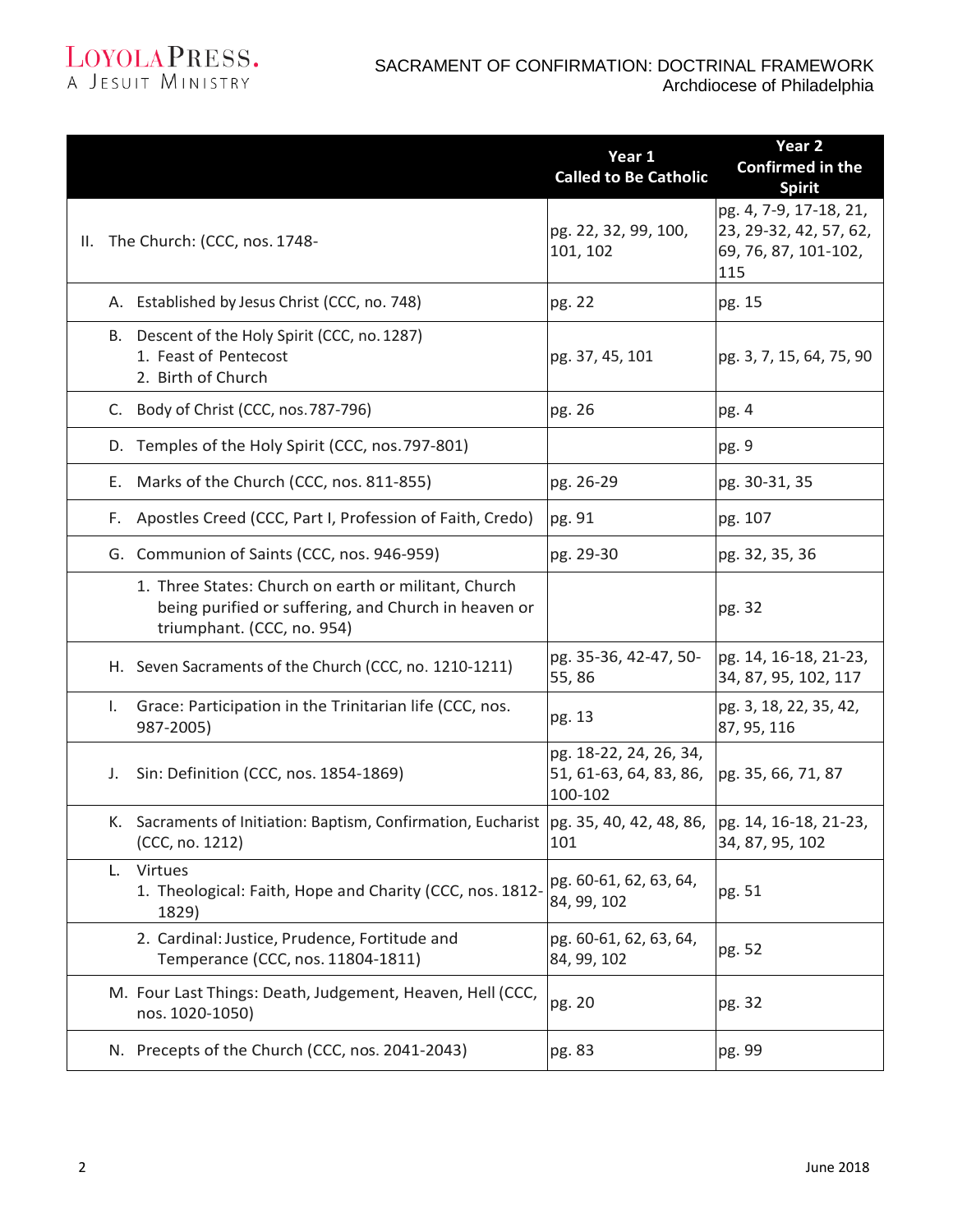# LOYOLAPRESS.

### SACRAMENT OF CONFIRMATION: DOCTRINAL FRAMEWORK Archdiocese of Philadelphia

|                                                                                              | Year 1<br><b>Called to Be Catholic</b> | Year 2<br><b>Confirmed in the</b><br><b>Spirit</b>                              |
|----------------------------------------------------------------------------------------------|----------------------------------------|---------------------------------------------------------------------------------|
| III. Introduction to the Sacrament of Confirmation (CCC, no.1285)                            | pg. 35, 42, 44-45, 86,<br>99, 101      | pg. 18, 87, 102                                                                 |
| Old Testament Foreshadowing<br>А.                                                            | pg. 5, 6, 21, 88, 101                  | pg. 3, 11, 19, 26, 30,<br>104                                                   |
| 1. Spirit of God (CCC, nos. 707-716)                                                         | pg. 50, 100                            | pg. 3                                                                           |
| 2. Anointing (CCC, no. 1293)                                                                 | pg. 43, 45, 86                         | pg. 87, 90, 95, 96                                                              |
| 3. Church (CCC, nos. 760-762)                                                                | pg. 22, 32, 99, 100-102                | pg. 4, 7-9, 17-18, 21,<br>23, 29-32, 42, 57, 62,<br>69, 76, 87, 101-102,<br>115 |
| Relationship to Baptism (CCC, no. 1285)<br>В.                                                | pg. 35, 44-45                          | pg. 3, 16-17, 23, 62,<br>86-87, 95, 102                                         |
| Rite of Confirmation (CCC, nos. 1293-1301; cf. Order of<br>C.<br>Confirmation-2016 revision) | pg. 44-45, 86, 99                      | pg. 87-91                                                                       |
| 1. Minister: The Bishop is the ordinary minister                                             | pg. 44-45, 86, 99                      | pg. 87-91                                                                       |
| 2. Presentation of Candidates                                                                | pg. 44-45                              | pg. 87-91                                                                       |
| 3. Renewal of Baptismal Promises                                                             | pg. 44-45                              | pg. 87-91                                                                       |
| 4. Laying of Hands                                                                           | pg. 44-45, 86, 99                      | pg. 19, 42, 87-91, 95,<br>102                                                   |
| 5. Matter: Anointing with sacred chrism on forehead (cf.<br>CCC, nos. 1289, 1291)            | pg. 35, 44-45, 86, 99                  | pg. 19, 54, 87-91, 95-<br>96, 115                                               |
| a. Role of the Sponsor (cf. Code of Canon Law, 892-<br>893)                                  |                                        | pg. 20, 90, 117                                                                 |
| b. Choosing of a Confirmation name                                                           |                                        | pg. 5, 87-91                                                                    |
| c. Royal Priesthood (CCC, nos.783-786)                                                       |                                        | pg. 17                                                                          |
| 6. Form: "Be sealed with the gift of the Holy Spirit."                                       | pg. 44-45                              | pg. 90                                                                          |
| 7. Sign of Peace                                                                             | pg. 44-45                              | pg. 90                                                                          |
| Effects<br>D.                                                                                | pg. 44-45                              | pg. 18-19, 87-91                                                                |
| 1. Completes and deepens the grace of Baptism (CCC.,<br>nos. 1302-1305)                      | pg. 35, 44-45, 86, 99                  | pg. 18-19, 87-91                                                                |
| 2. Unites one more fully to Christ (CCC., nos. 1302-1305)                                    | pg. 44-45, 86, 99                      | pg. 18-19, 87-91                                                                |
| 3. Consecrated to the Church (CCC., nos. 1302-1305)                                          | pg. 44-45                              | pg. 18-19, 87-91                                                                |
| 4. Indelible mark or seal of the Holy Spirit (cf. CCC, no.<br>1295)                          | pg. 44-45, 86, 99                      | pg. 90, 116                                                                     |